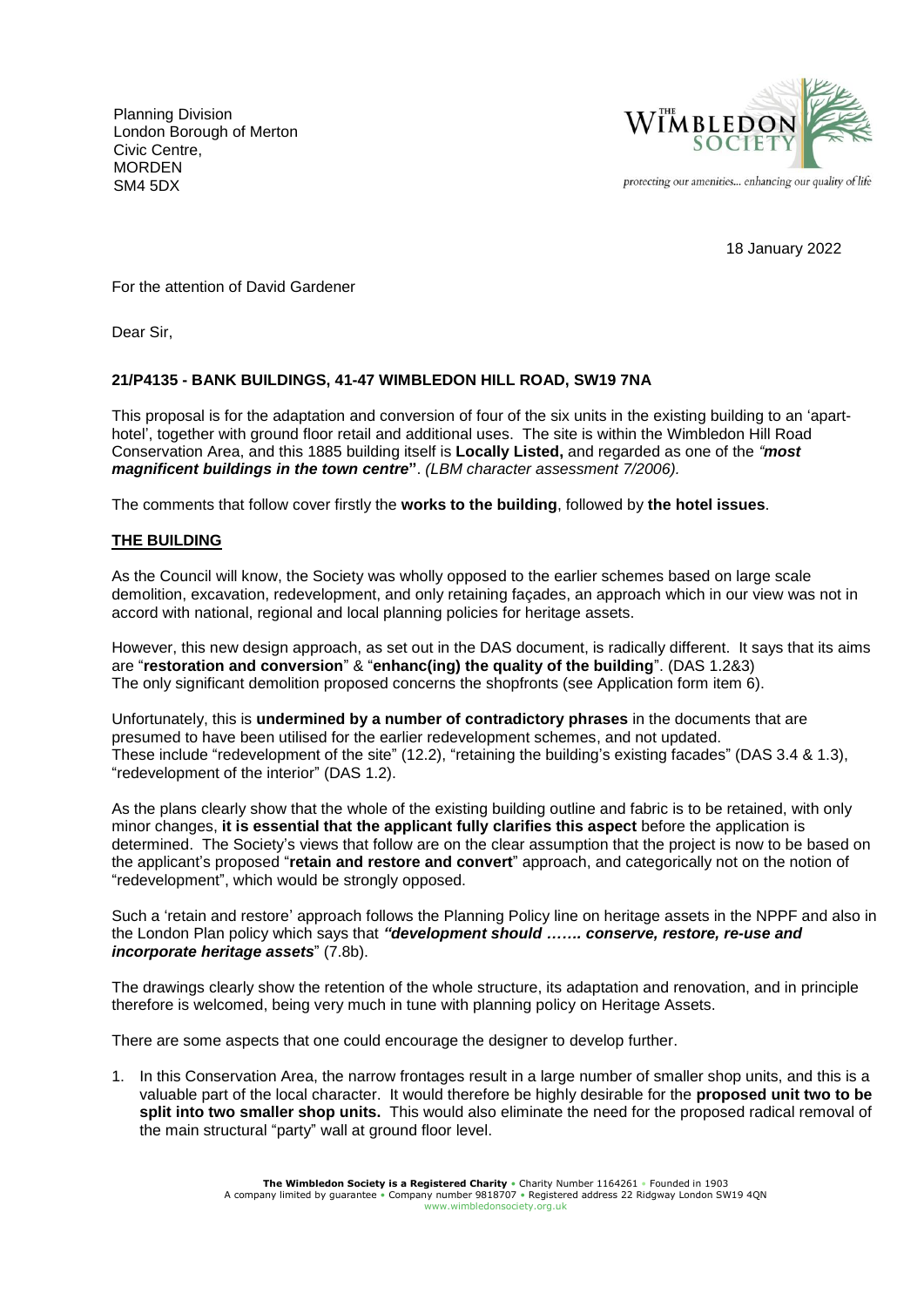

- 2. The use of integral shop blinds and regular signage is welcome, as is the restoration of the pilaster finials, and of some of the (currently missing) internal elements. (DAS 5.3). In buildings of this period the glazing panes work best when they are narrow or have vertical proportions, rather more than the large single pane, as drawn. (See the Council's SPG on Shopfronts)
- 3. The existing ground floor projection on the Alwyne Road elevation has always seemed to be a rather crude later addition. Whilst its proposed re-cladding is an improvement visually, it still merely masks this ungainly shape, so poorly related to the proportions and form of the main building.

Should not this ungainly later projection be **cut back to align with the upper floors?** The resultant ground level space could then support some planting. Could the fine oriel window at first floor level be mirrored by locating an entrance below perhaps? Could the interesting existing ground floor doorway be relocated accordingly?

- 4. The bar, currently shown as fronting Alwyne Road, introduces town centre activities into this residential side road, and this is considered undesirable. Instead, any floorspace use in this position should be low key, and more compatible with residential activities. (See also point 10)
- 5. The **BREEAM score** should not be aspiring to (so-called) 'very good', but should be clearly proposed and guaranteed to be "**Excellent"**. (DAS 7.1)
- 6. Incorporating **solar panels/slates** is referred to: these should be shown on the roof plans. (DAS 7.1): application drawings should always show specific proposals.
- 7. The Society does not have sufficient information to comment on matters of **Fire Safety**.
- 8. There are some **significant discrepancies** between the application form, the drawings and the supporting texts, which should be finalised before any Council decision is taken please. These include:

i) proposed employees figure is shown as 35 (application form item 32) and 90/120 in the texts (OMF p2): also, there seem to be minimal spaces for hotel staffing, operations, facilities, stores:

ii) 93 bedrooms are listed in the OMF (p1), but 21 are shown on the drawings: and they are not over 5 floors, but only 3, and there are no bedrooms in the basement: (OMF p1)

iii) there is no hotel control room (see below) on the  $4<sup>th</sup>$  floor, as this floor does not exist (OMF p1).

## **THE HOTEL**

By contrast to the "heritage' issues above, **the hotel entry causes concern.**

9. The present approach places the (minimally designed, almost a 'hole in the wall') hotel entrance in the residential side road, and this raises some significant adverse issues. It introduces town centre activity into a residential road, which is not desirable.

Additionally, the proposed entrance arrangement appears to be controlled electronically and **remotely by a distant off-site control room.** Without **on-site personal supervision and control**, the use of and access to the Hotel and its upper floor accommodation could become highly problematical for local residents.

10. The entrance to the Hotel, now shown as being from the side road, also raises issues for Women and **Vulnerable users. Hotel entry should instead be directly from Wimbledon Hill Road.**  In order to exercise proper control over how the hotel operates, there needs to be a **permanent concierge type presence**, perhaps linked to a coffee shop etc.

 The space currently shown as unit one would seem to have the potential to link up to the lift Core, and act as both **the entrance, the public face of the hotel use**, and the **'coffee shop'.**